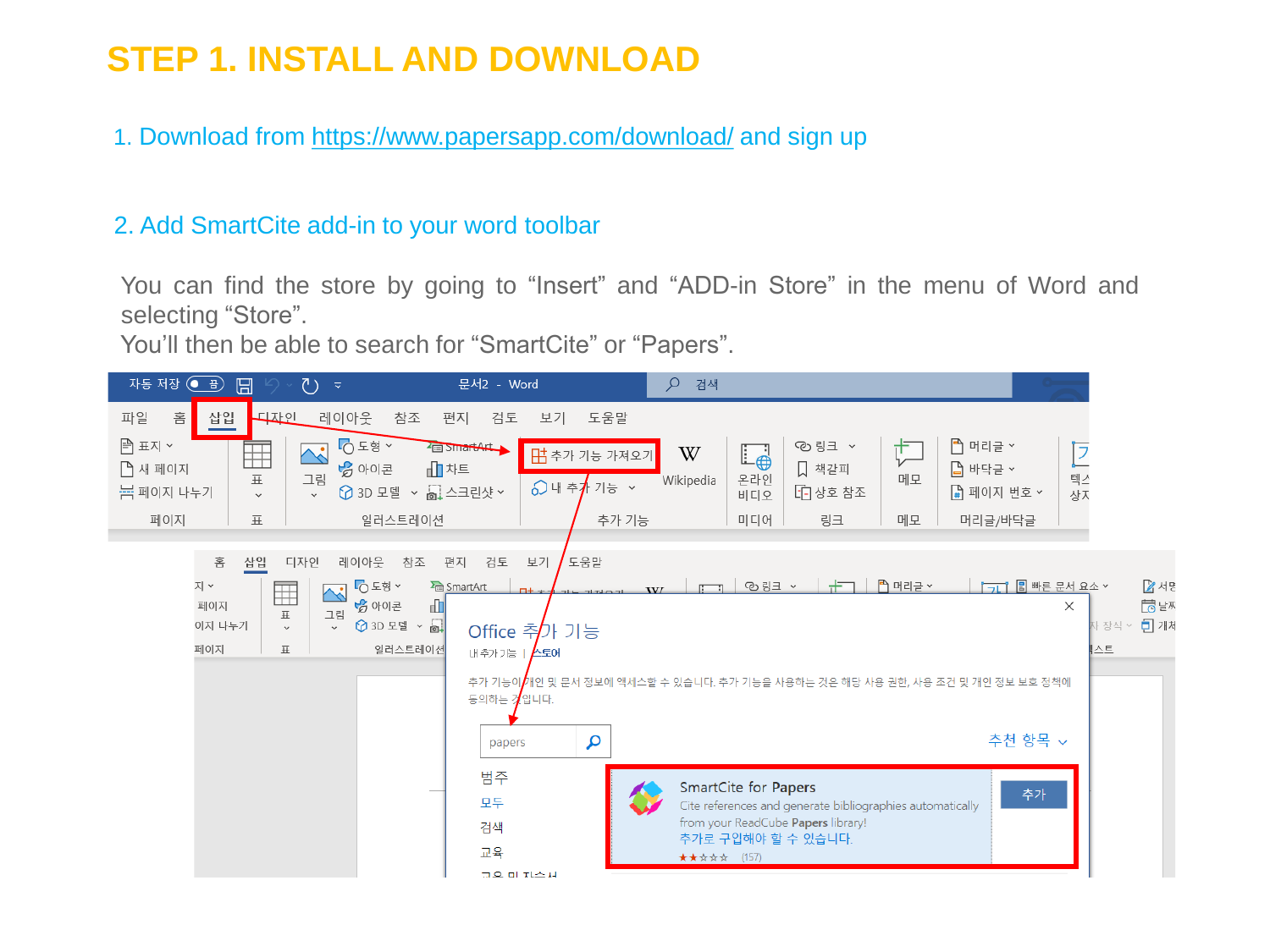You'll then be able to embed it into your "References" Toolbar. Once you've launched SmartCite for the first time, you'll be prompted to log in to your account. You'll instantly see your library appear in the rightside panel.

|                                     | 자동 저장 ● 곱 日                                                                                                                    |                    | ひ $\bar{z}$                                             |                                          | 문서2 - Word                                               |                            | Q 검색                                                                                                            |                                            |                                       |                                             |                     |                                         |                |             |     |
|-------------------------------------|--------------------------------------------------------------------------------------------------------------------------------|--------------------|---------------------------------------------------------|------------------------------------------|----------------------------------------------------------|----------------------------|-----------------------------------------------------------------------------------------------------------------|--------------------------------------------|---------------------------------------|---------------------------------------------|---------------------|-----------------------------------------|----------------|-------------|-----|
|                                     | 파일<br>홈                                                                                                                        | 삽입                 | 디자인<br>레이아웃                                             | 참조                                       | 편지<br>검토                                                 | 보기                         | 도움말                                                                                                             |                                            |                                       |                                             |                     |                                         |                |             |     |
|                                     | ↑ 텍스트 추가 ~<br>가나 <mark>다</mark> 미주 삽입<br>E<br><mark>을</mark> 목차 업데이트<br>각주 개 다음 각주 ~<br>목차<br>급 각주/미주 표시<br>$\checkmark$<br>삽입 |                    | $\widehat{\mathbb{L}}$<br>$\cup$<br>리서치<br>검<br>색<br>도구 | $\widehat{\mathbb{G}}$<br>인용             | 圖출처 관리<br>回<br>DZ 스타일: APA<br>캡션<br>사업 v 口 참고 문헌 v<br>삽입 |                            | □ 그림 목차 삽입<br>□ 목차 업데이트<br>[고상호참조                                                                               | □ 색인 삽입<br>凸<br>仁<br>□ 색인 업데이트<br>항목<br>표시 |                                       | ■ 관련 근거 목차 삽입<br>甘<br>□ 목차 업데이트<br>인용<br>표시 |                     | Add<br>Citations                        |                |             |     |
|                                     | 목차                                                                                                                             |                    | 각주                                                      | $\overline{\mathbb{N}}$                  | 리서치                                                      |                            | 인용 및 참고 문헌                                                                                                      |                                            | 캡션                                    | 색인                                          |                     | 관련 근거 목차                                |                | SmartCite   |     |
|                                     |                                                                                                                                |                    |                                                         |                                          |                                                          |                            |                                                                                                                 |                                            |                                       |                                             |                     |                                         |                |             |     |
| 마일                                  | 삽입<br>홈                                                                                                                        | 디자인<br>레이아웃        | 참조                                                      | 편지<br>검토                                 | 보기<br>도움말                                                |                            |                                                                                                                 |                                            |                                       |                                             |                     |                                         |                | <i>이</i> 공유 | 모메모 |
| <b>E</b><br>—<br>목차<br>$\checkmark$ | ↑ 텍스트 추가 ×<br>□ 목차 업데이트                                                                                                        | 가나<br>각주 개 다음 각주 ~ | $\overline{\mathbb{F}_0}$ 미주 삽입<br>삽입 급 각주/미주 표시        | $\mathbb{R}$<br>W<br>검<br>리서치<br>도구<br>색 | 圖출처 관리<br>$\overline{\mathbb{C}}$<br>인용                  | D 스타일: APA<br>$\checkmark$ | □ 그림 목차 삽입<br>$\boxed{\underline{\underline{\underline{\bf M}}}}$ $\frac{1}{d}$<br>■ 목차 업데이트<br>[1] 상호 참조<br>삽입 |                                            | ■ 색인 삽입<br>Ð<br>□ 색인 업데이트<br>항목<br>玉시 | 旬<br>□ 목차 업데이트<br>五시                        | ■ 관련 근거 목차 삽입       | <b>A</b><br>Add<br>Citations            |                |             |     |
|                                     | 목차                                                                                                                             | 각주                 | $\overline{2}$                                          | 리서치                                      |                                                          | 인용 및 참고 문헌                 | 캡션                                                                                                              |                                            | 색인                                    | 관련 근거 목차                                    |                     | SmartCite                               |                |             |     |
|                                     |                                                                                                                                |                    |                                                         |                                          |                                                          |                            |                                                                                                                 |                                            |                                       | SmartCite                                   |                     |                                         |                |             |     |
|                                     |                                                                                                                                |                    |                                                         |                                          |                                                          |                            |                                                                                                                 |                                            |                                       |                                             | <b>BIBLIOGRAPHY</b> |                                         | <b>OPTIONS</b> |             |     |
|                                     |                                                                                                                                |                    |                                                         |                                          |                                                          |                            |                                                                                                                 |                                            |                                       |                                             |                     | Account                                 |                |             |     |
|                                     |                                                                                                                                |                    |                                                         |                                          |                                                          |                            |                                                                                                                 |                                            |                                       |                                             |                     | Visit Web Library                       |                |             |     |
|                                     |                                                                                                                                | $\hookleftarrow$   |                                                         |                                          |                                                          |                            |                                                                                                                 |                                            |                                       |                                             |                     | <b>Video Tutorial</b>                   |                |             |     |
|                                     |                                                                                                                                |                    |                                                         |                                          |                                                          |                            |                                                                                                                 |                                            |                                       |                                             |                     | Manage Custom Bibliography Styles       |                |             |     |
|                                     |                                                                                                                                |                    |                                                         |                                          |                                                          |                            |                                                                                                                 |                                            |                                       |                                             |                     | Turn off automatic bibliography updates |                |             |     |
|                                     |                                                                                                                                |                    |                                                         |                                          |                                                          |                            |                                                                                                                 |                                            |                                       |                                             |                     | Convert to Plain Text                   |                |             |     |
|                                     |                                                                                                                                |                    |                                                         |                                          |                                                          |                            |                                                                                                                 |                                            |                                       |                                             |                     | Convert to Hyperlinks                   |                |             |     |
|                                     |                                                                                                                                |                    |                                                         |                                          |                                                          |                            |                                                                                                                 |                                            |                                       |                                             |                     | Convert from Endnote (Beta)             |                |             |     |
|                                     |                                                                                                                                |                    |                                                         |                                          |                                                          |                            |                                                                                                                 |                                            |                                       |                                             |                     | Support                                 |                |             |     |
|                                     |                                                                                                                                |                    |                                                         |                                          |                                                          |                            |                                                                                                                 |                                            |                                       |                                             |                     | Sign Out                                |                |             |     |
|                                     |                                                                                                                                |                    |                                                         |                                          |                                                          |                            |                                                                                                                 |                                            |                                       |                                             |                     |                                         |                |             |     |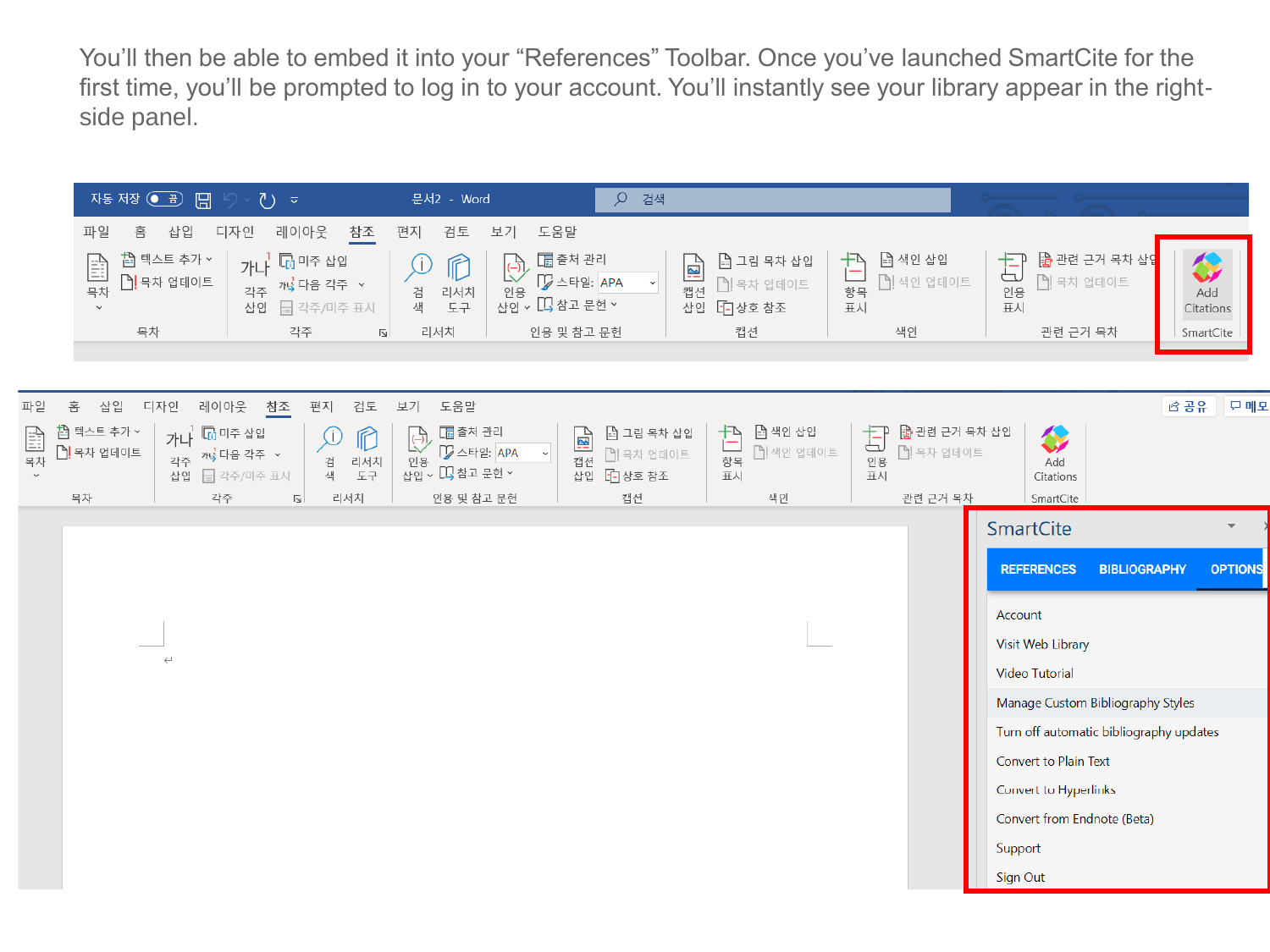## **STEP 2. FIND PAPERS**

### How to cite papers from PubMed, Google Scholar, and journal websites

- 1. Download articles directly from your web browser. Install the extensions for your preferred browsers: Chrome, Firefox, Safari, and Edge. Click [here](https://support.papersapp.com/support/solutions/articles/30000030377-how-do-i-add-the-readcube-papers-browser-extension-to-my-browser-) to install.
- 2. Find papers on PubMed, Google Scholar, Dimensions, and journal websites and add them in your library of Papers.

|                                                   | <b>COVID-19 Information</b><br>Public health information (CDC)   Research information (NIH)   SARS-CoV-2 data (NCBI)   Prevention and treatment information (HHS)   Espa |                                    |  |  |  |  |  |  |  |  |  |
|---------------------------------------------------|--------------------------------------------------------------------------------------------------------------------------------------------------------------------------|------------------------------------|--|--|--|--|--|--|--|--|--|
|                                                   | <b>National Library of Medicine</b><br>National Center for Biotechnology Information                                                                                     | Log in                             |  |  |  |  |  |  |  |  |  |
| Full-text Access                                  | Pub <b>Med</b> .gov<br>$\times$<br>Clinicoradiological characteristics of cerebral air embolism.<br>Advanced Create alert Create RSS                                     | <b>Search</b><br><b>User Guide</b> |  |  |  |  |  |  |  |  |  |
|                                                   | Found 1 result for Clinicoradiological characteristics of cerebral air embolism.<br>Send to<br>Save<br>Display options<br>Email                                          |                                    |  |  |  |  |  |  |  |  |  |
|                                                   | Case Reports > Cerebrovasc Dis. 2007;23(5-6):459-62. doi: 10.1159/000101749.<br><b>FULL TEXT LINKS</b><br>Epub 2007 Apr 13.<br>Karger<br>Version                         |                                    |  |  |  |  |  |  |  |  |  |
| C Get PDF<br>$\equiv_{\mathsf{+}}$ Add to Library | Clinicoradiological characteristics of cerebral air<br><b>ACTIONS</b><br>embolism                                                                                        |                                    |  |  |  |  |  |  |  |  |  |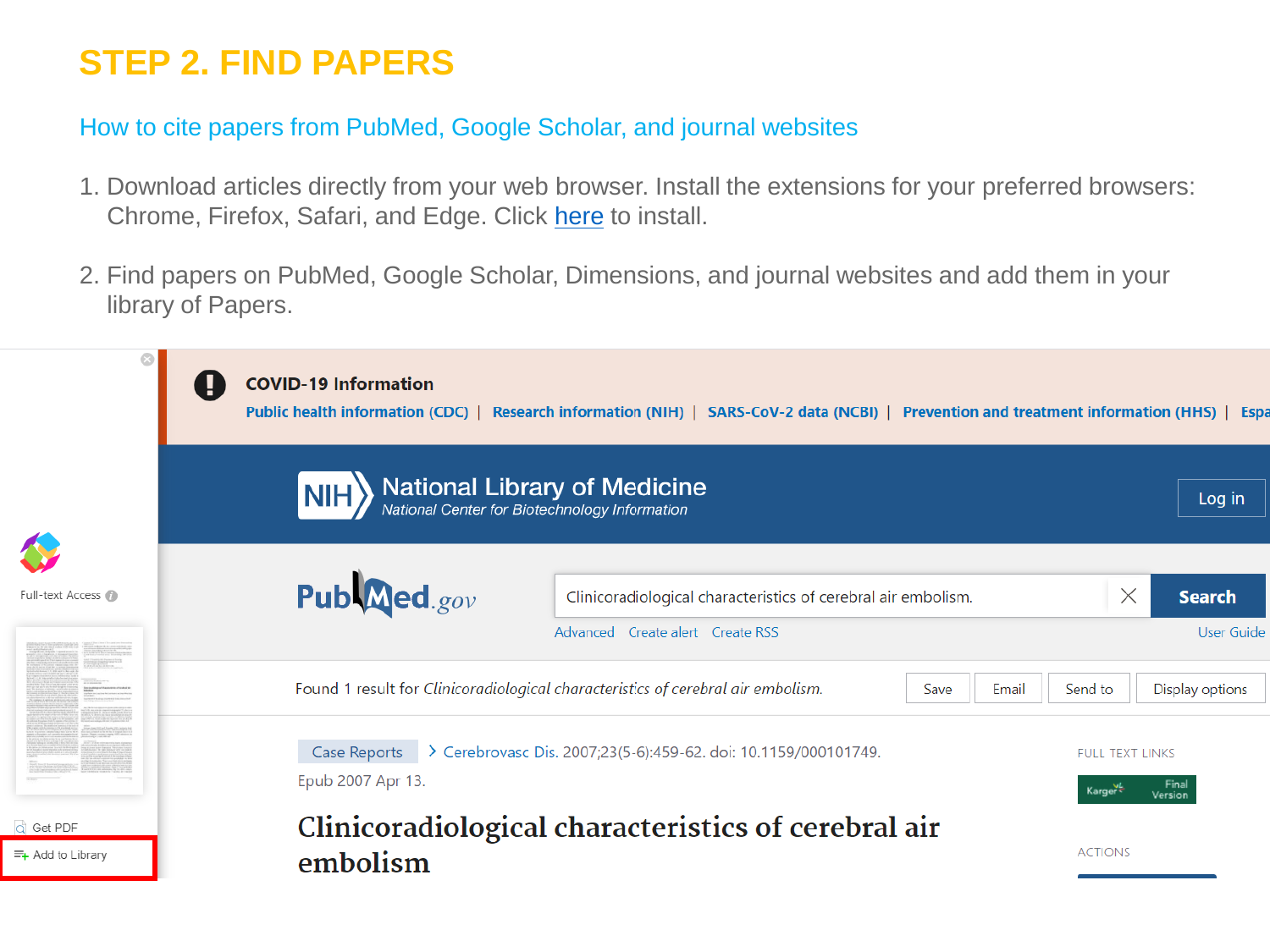And, then you can find the papers in your library of Papers app.



 $\rightarrow$  Another way to find papers using SmartCite and the steps so far can be easily learned [here](https://www.papersapp.com/smartcite-for-word/?wvideo=xl7q7ingsb).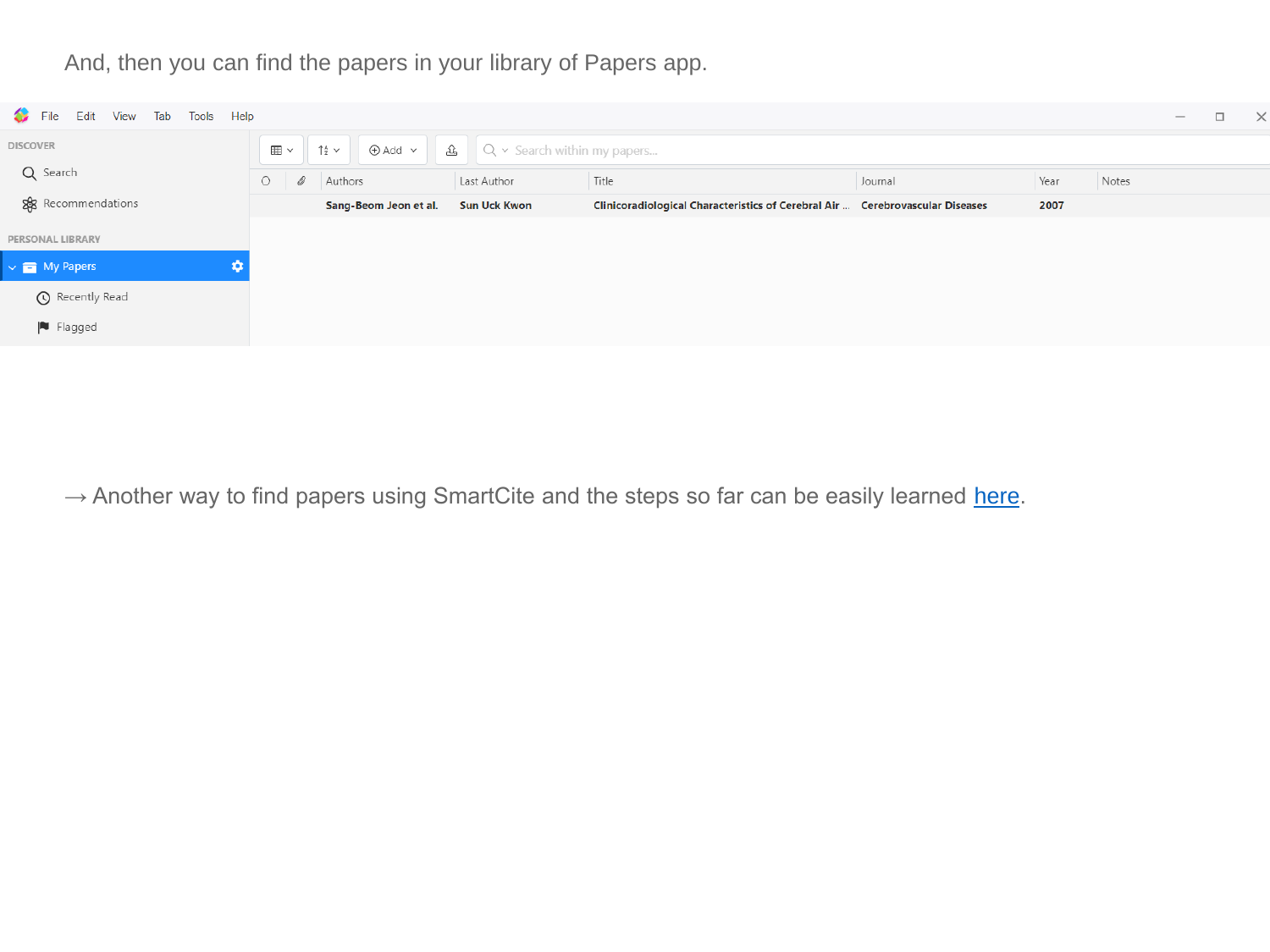## **STEP 3. CITE PAPERS**

### How to apply JNC citation style

1. Download the JNC style from the [journal homepage a](https://e-jnc.org/)nd upload the file at Options.

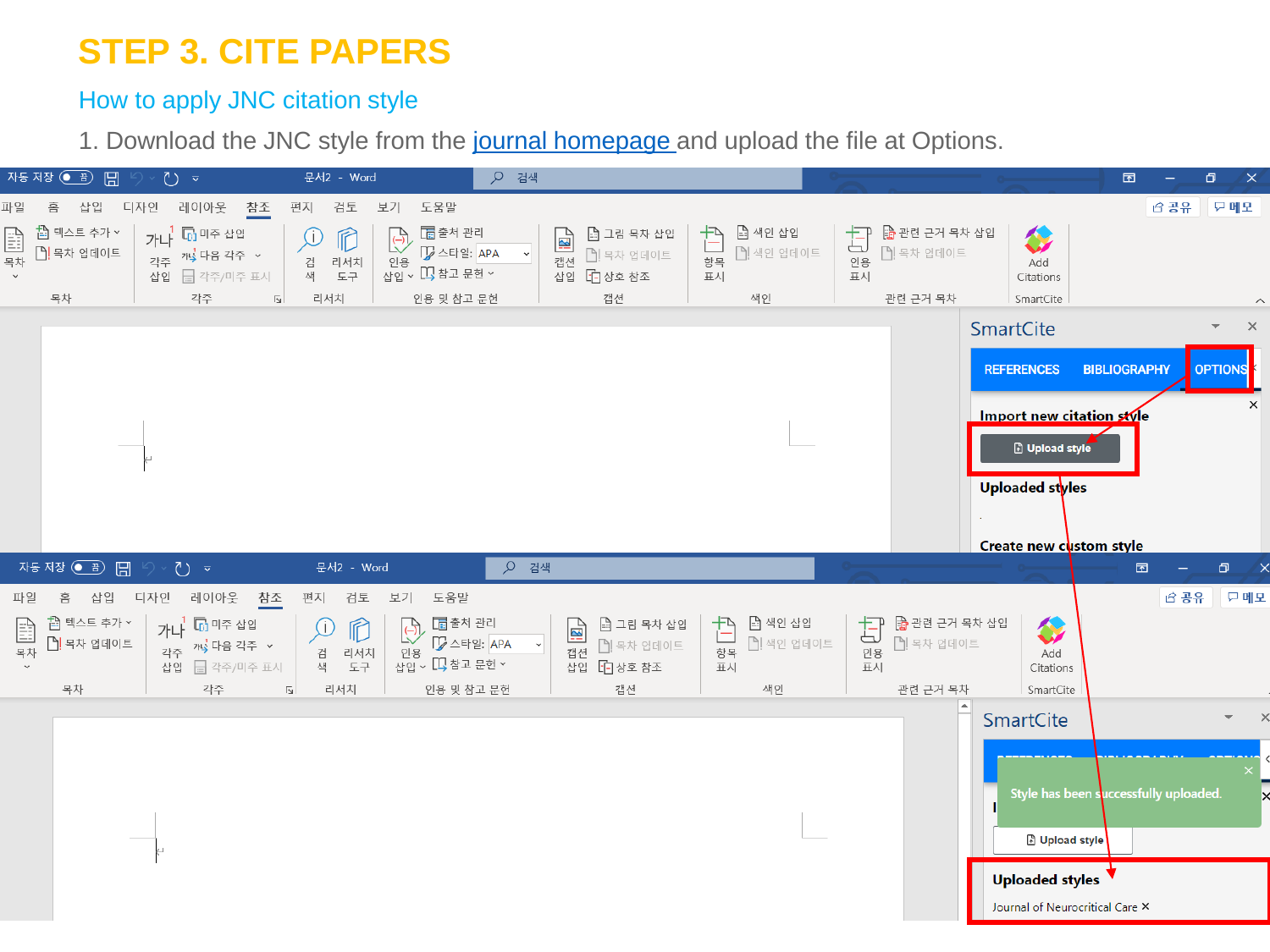2. Insert the bibliography you added in Papers library in the right-side panel.

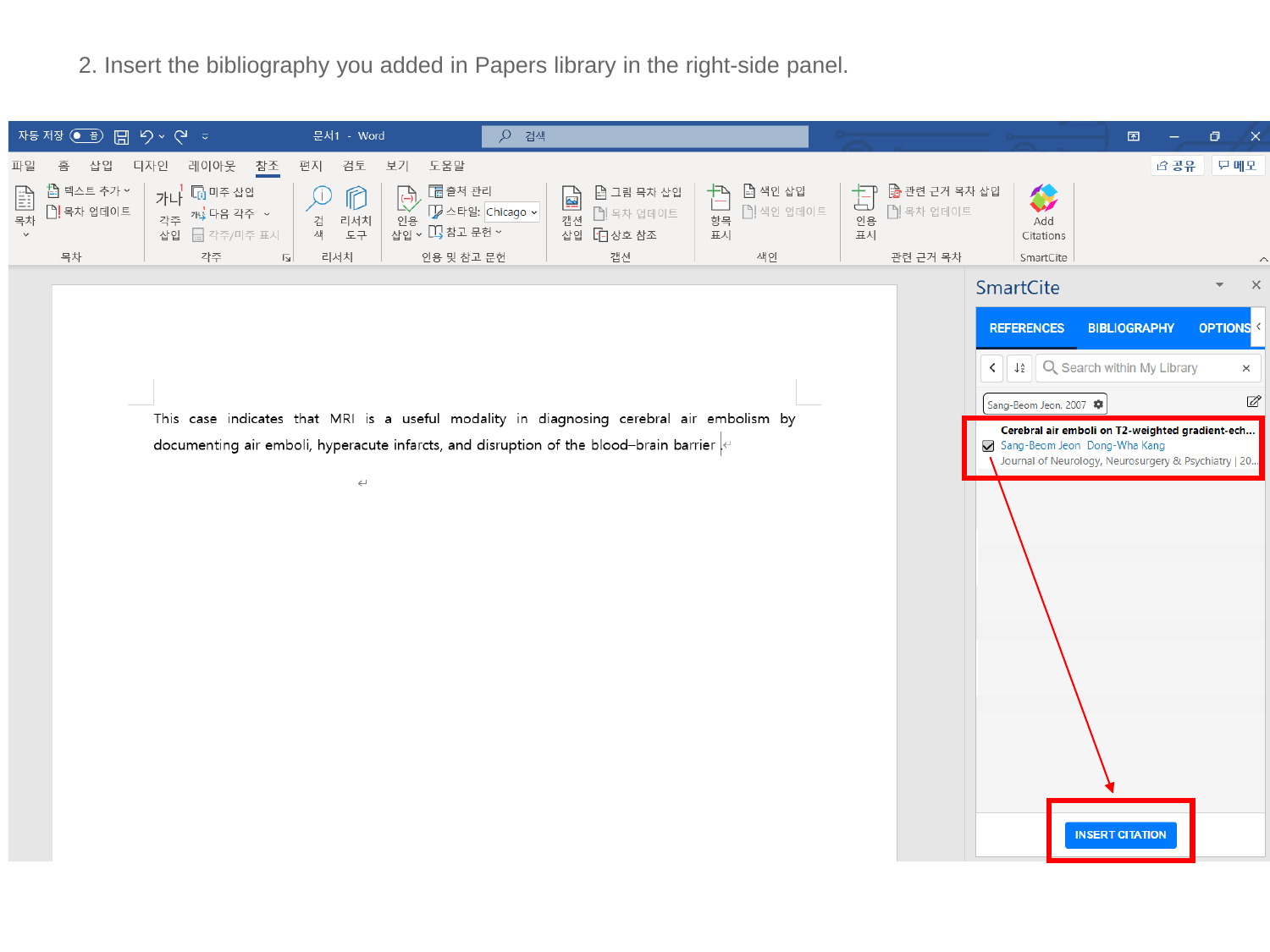